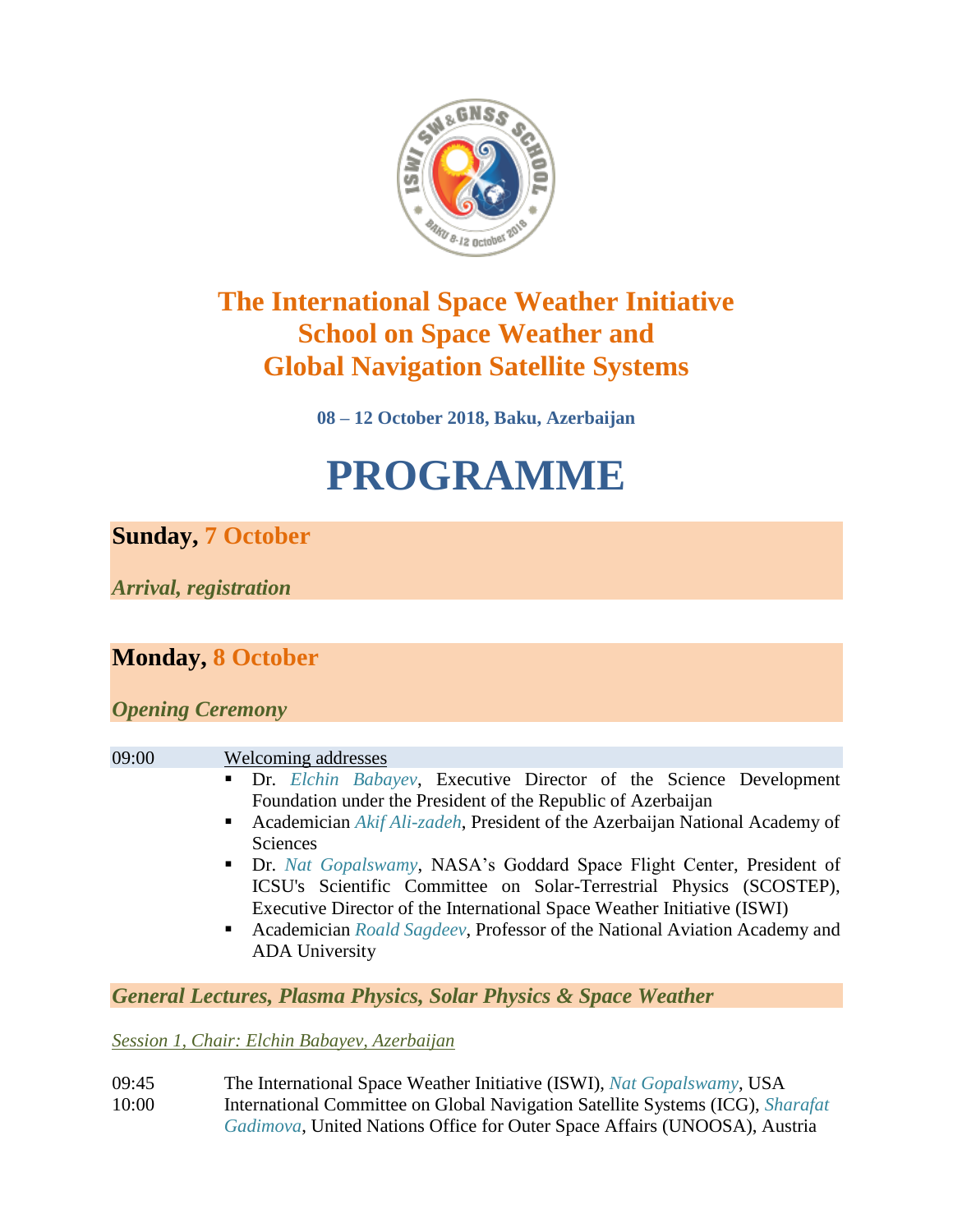| 10:15 | Space Weather Effects on Modern Society, Patricia Doherty, USA                 |
|-------|--------------------------------------------------------------------------------|
| 10:35 | Group photo                                                                    |
| 10:40 | Coffee Break                                                                   |
| 11:00 | Solar Sources and Space Weather, Nat Gopalswamy, USA                           |
| 12:00 | The Tools and Recipes Plasma Physics Provides for Understanding Space Weather, |
|       | Roald Sagdeev, Azerbaijan                                                      |
| 13:00 | Lunch Break                                                                    |

#### *Session 2, Chair: Patricia Doherty, USA*

| 14:00 | Physics of the Solar Interior and Atmosphere, <i>Mark Miesch</i> , USA                |
|-------|---------------------------------------------------------------------------------------|
| 15:00 | Solar Wind: Low-frequency Turbulence in the Anisotropic Plasma, Namig                 |
|       | Dzhalilov, Azerbaijan                                                                 |
| 16:00 | <b>Coffee Break</b>                                                                   |
| 16:20 | Magnetic Reconnection and Explosive Events Relevant for Space Weather, <i>Grigori</i> |
|       | Vekstein, UK                                                                          |
| 17:20 | Solar Energetic Particles, Pertti Makela, USA                                         |
| 18:20 | Adjourn                                                                               |
| 19:00 | <b>Welcome Dinner hosted by the AzerCosmos</b>                                        |

### **Tuesday, 9 October**

*The Ionosphere, Magnetosphere and Sun-Earth Connection*

#### *Session 1, Chair: Nat Gopalswamy, USA*

| What Dynamo Theory can Say about Extreme Events in the Sun and Stars, <i>Elena</i><br>Popova, Russia |
|------------------------------------------------------------------------------------------------------|
| Ionospheric Physics, Sandro Radicella, Italy                                                         |
| <b>Coffee Break</b>                                                                                  |
| The Magnetosphere and its Coupling with the Ionosphere, <i>Endawoke Yizengaw</i> ,<br>USA.           |
| The Sun-Earth Connection, <i>Christine Amory-Mazaudie</i> , France                                   |
| <b>Lunch Break</b>                                                                                   |
|                                                                                                      |

#### *Session 2, Chair: Dominic Hayes, European Commission*

| 14:20<br>15:20 | Introduction to GNSS, Renato Filjar, Croatia<br>Ionospheric Irregularities: Global Occurrence and Impacts on GNSS, Keith Groves,<br>USA. |
|----------------|------------------------------------------------------------------------------------------------------------------------------------------|
| 16:20          | <b>Coffee Break</b>                                                                                                                      |
| 16:40<br>17:30 | Hands on: Solar Eruptions and Using the CME Catalog, Nat Gopalswamy, USA<br>Adjourn                                                      |
| 18:30          | Presentation of 3D-movie "The Sun, Our Living Star" in Tusi-Bohm<br><b>Planetarium (Baku) followed by reception in Planetarium</b>       |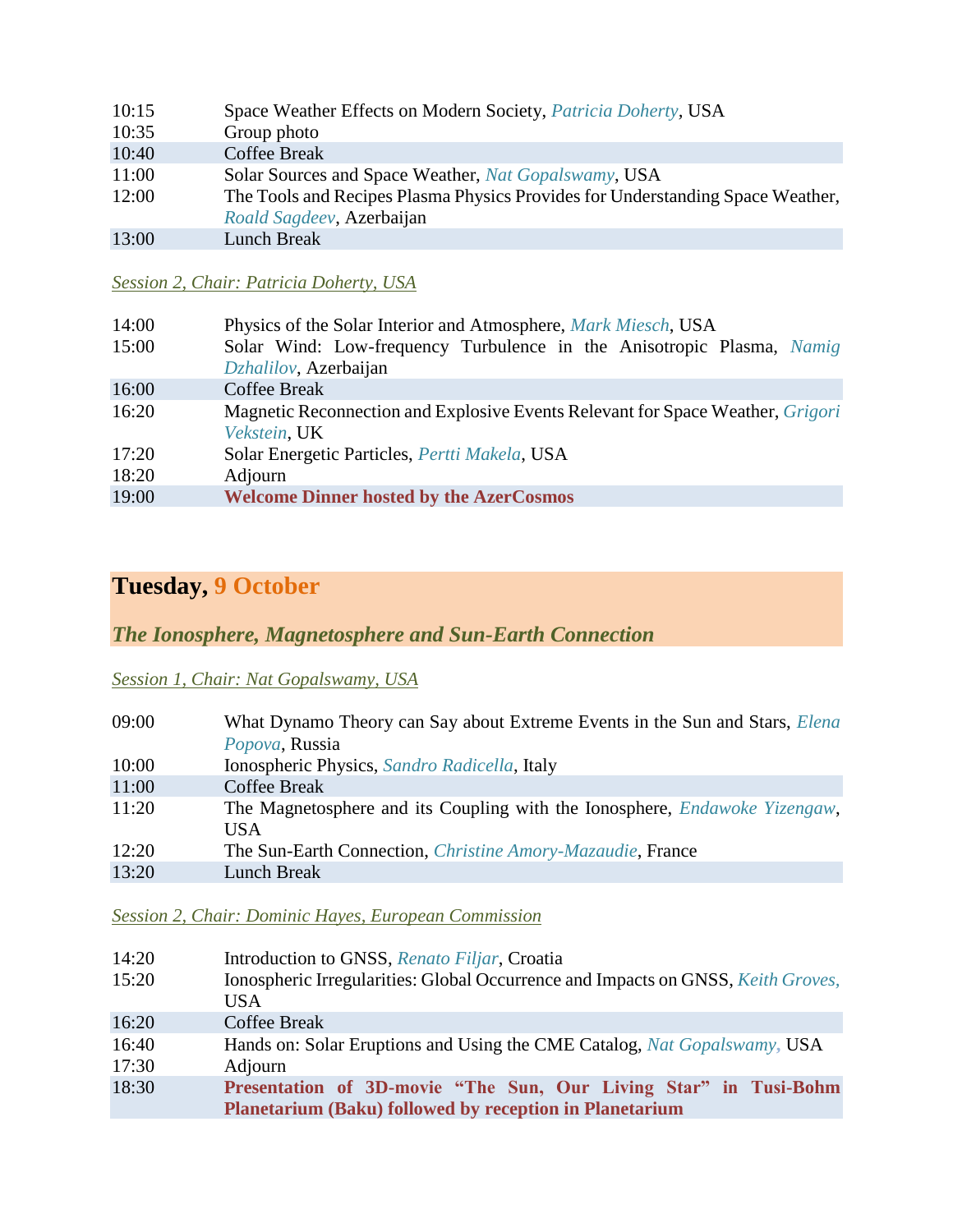### **Wednesday, 10 October**

#### *Technical Tours*

| 08:00 | Technical tour to the AzerCosmos (38th km of the Baku-Shamakhy Highway)<br>Introduction of the AzerCosmos, Rashad Nabiyev, Azerbaijan |
|-------|---------------------------------------------------------------------------------------------------------------------------------------|
|       | Coffee / Tea sweet table                                                                                                              |
| 10:30 | Technical tour to the Shamakhy Astrophysical Observatory (Shamakhy region)                                                            |
| 12:30 | Lunch Break                                                                                                                           |

### *Solar-Terrestrial Relations*

*Session 1, Chair: Sandro Radicella, Italy*

| 14:00 | Introduction of the Shamakhy Astrophysical Observatory, Namig Dzhalilov and           |
|-------|---------------------------------------------------------------------------------------|
|       | Elchin Babayev, Azerbaijan                                                            |
| 14:15 | Solar Activity and Possible Influence on Terrestrial Climate, Namig Dzhalilov,        |
|       | Azerbaijan                                                                            |
| 15:00 | Solar and Geomagnetic Activity Potential Impacts on Biological Systems, <i>Elchin</i> |
|       | Babayev, Azerbaijan                                                                   |
| 15:30 | Visit to the Telescopes                                                               |
| 16:30 | Coffee / Tea sweet table                                                              |
| 17:30 | Return to Baku                                                                        |

## **Thursday***,* **11 October**

*Global Navigation Satellite Systems (GNSS)*

*Session 1, Chair: Sharafat Gadimova, UNOOSA, Austria*

| 09:00 | Ionospheric Modeling and its Challenges due to Space Weather, Sandro Radicella,<br>Italy                               |
|-------|------------------------------------------------------------------------------------------------------------------------|
| 10:00 | The GLONASS System as an Instrument of Monitoring the Weather Effects, Victor<br>Alpatov, Russia                       |
| 11:00 | <b>Coffee Break</b>                                                                                                    |
| 11:20 | Galileo and EGNOS: Reap the Benefits, <i>Dominic Hayes</i> and <i>Augusto Gonzalez</i> ,<br><b>European Commission</b> |
| 12:20 | GNSS for Ionospheric and Space Weather Research, Keith Groves and Endawoke<br>Yizengaw, USA                            |
| 13:20 | Lunch Break                                                                                                            |

*Session 2, Chair: Keith Groves, USA* 

| 14:20 | GNSS Monitoring and Mitigation of Space Weather Storms, Anthea Coster, USA |
|-------|----------------------------------------------------------------------------|
| 15:20 | Coffee Break                                                               |